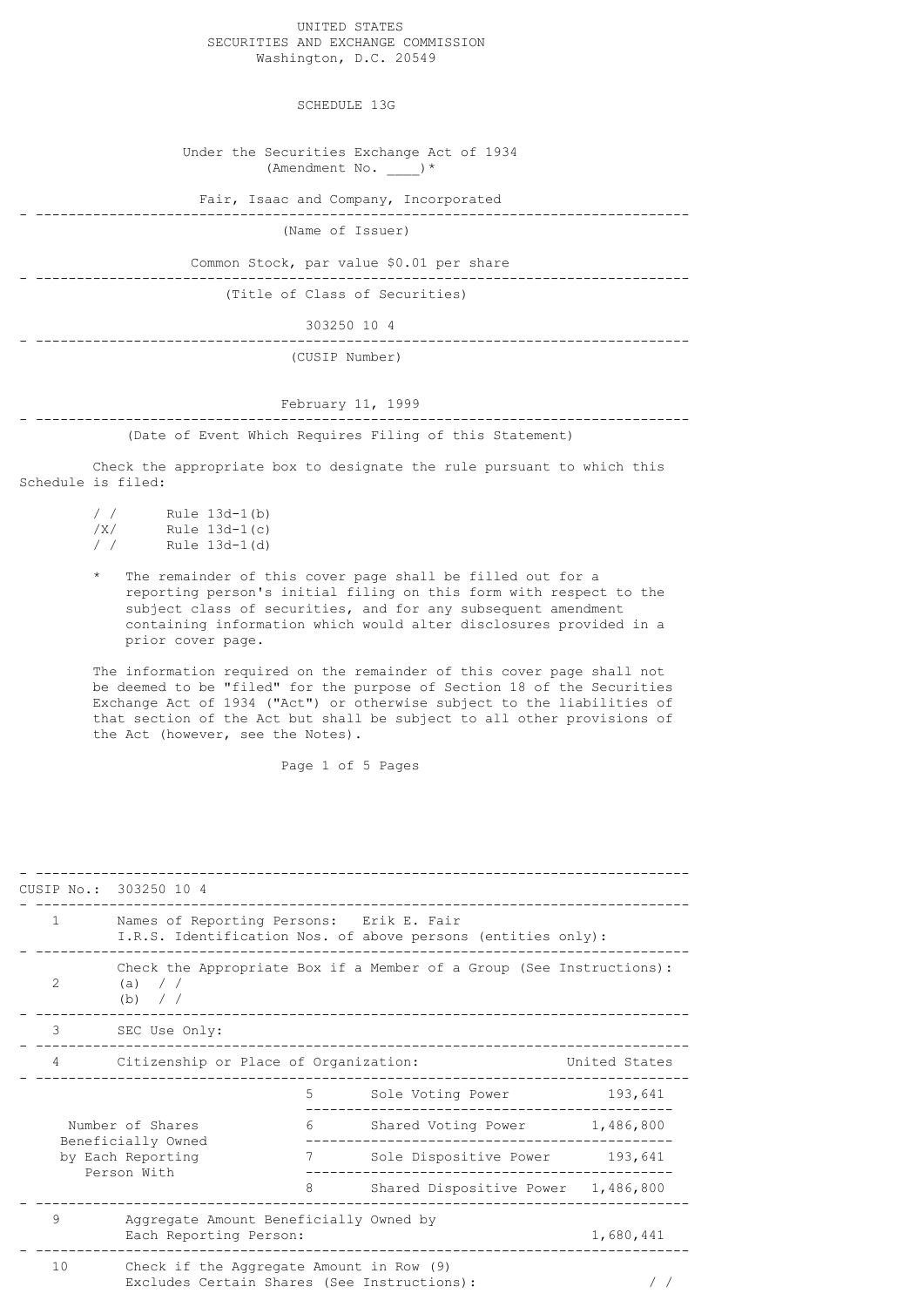|    | Percent of Class Represented by Amount in Row (9): | 11.9% |
|----|----------------------------------------------------|-------|
| 12 | Type of Reporting Person (See Instructions):       | I N   |

Page 2 of 5 Pages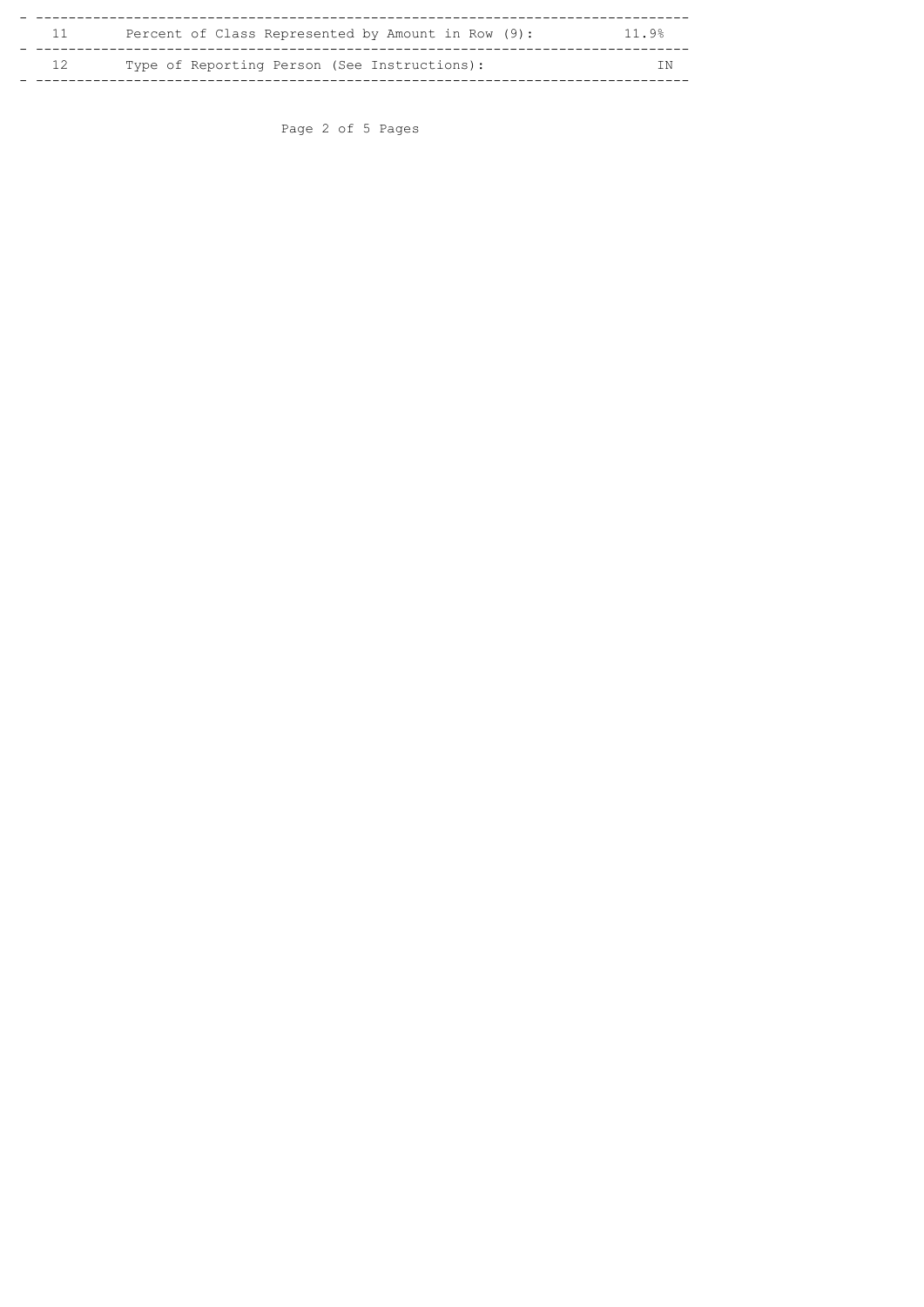Item 1. - -------

 (a) Name of Issuer: Fair, Isaac and Company, Incorporated (b) Address of Issuer's Principal Executive Offices: 120 North Redwood Drive, San Rafael, California 94903 Item 2. - ------- (a) Name of Person Filing: Erik E. Fair (b) Address of Principal Business Office or, if none, Residence: 377 Mercy Street, Mountain View, California 94041. (c) Citizenship: United Stated (d) Title of Class of Securities: Common Stock, par value \$0.01 per share. (e) CUSIP Number: 303250 10 4  $T \uparrow \varphi m$  3. - ------- If this statement is filed pursuant to sections 240.13d-1(b) or 240.13d-2(b) or (c), check whether the person filing is a: (a) / / Broker or dealer registered under section 15 of the Act (15 U.S.C. 78o); (b) / / Bank as defined in section  $3(a)$  (6) of the Act (15 U.S.C. 78c); (c) /  $/$  Insurance company as defined in section 3(a)(19) of the Act (15 U.S.C. 78c); (d) / / Investment company registered under section 8 of the Investment Company Act of 1940 (15 U.S.C. 80a-8);

> (e) / / An investment adviser in accordance with section 240.13d-1(b)(1)(ii)(E);

- (f) / / An employee benefit plan or endowment fund in accordance with section  $240.13d-1$ (b)(1)(ii)(F);
- (g) / / A parent holding company or control person in accordance with section  $240.13d-1$ (b)(1)(ii)(G);
- (h) / / A savings association as defined in section 3(b) of the Federal Deposit Insurance Act (12 U.S.C. 1813);
- (i) / / A church plan that is excluded from the definition of an investment company under section 3(c)(14) of the Investment Company Act of 1940 (15 U.S.C. 80a-3);

Page 3 of 5 Pages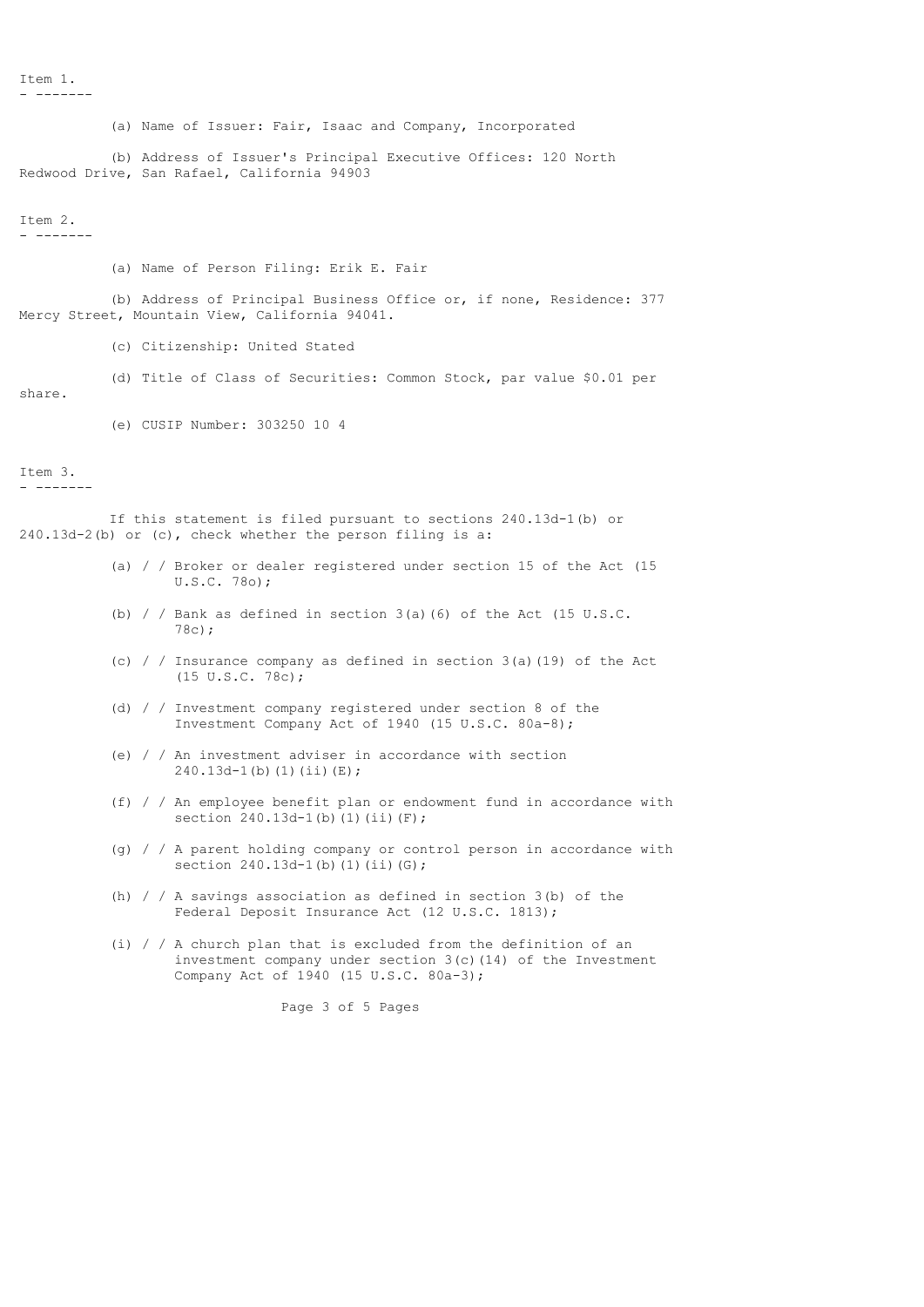(i) / / Group, in accordance with section  $240.13d-1$ (b)(1)(ii)(J).

```
Item 4. Ownership.
- - - - -
```
 Provide the following information regarding the aggregate number and percentage of the class of securities of the issuer identified in Item 1.

| (a) Amount beneficially owned:                   | 1,680,441 |
|--------------------------------------------------|-----------|
| (b) Percent of class:                            | 11.9%     |
| (c) Number of shares as to which the person has: |           |

|  |  |  | Sole power to vote or to direct the vote: | 193,641 |
|--|--|--|-------------------------------------------|---------|
|--|--|--|-------------------------------------------|---------|

- (ii) Shared power to vote or to direct the vote: 1,486,800
- (iii) Sole power to dispose or to direct the disposition of: 193,641
- (iv) Shared power to dispose or to direct the disposition of: 1,486,800

Item 5. Ownership of Five Percent or Less of a Class. - ------- --------------------------------------------

 If this statement is being filed to report the fact that as of the date hereof the reporting person has ceased to be the beneficial owner of more than five percent of the class of securities, check the following / /.

Item 6. Ownership of More than Five Percent on Behalf of Another Person. - ------- ---------------------------------------------------------------

 1,486,800 of the shares which are the subject of this Schedule 13G are beneficially owned pursuant to the provisions of The William Rodden Fair and Inger Johanne Fair Revocable Trust, over which Erik E. Fair, Christian Fair, Ellen I. Fair and Inger J. Fair are co-trustees and share voting and dispositive power. The filing of this Schedule 13G shall not be construed as an admission that Erik E. Fair is, for the purposes of Section 13(d) or 13(g) of the Securities Exchange Act of 1934, the beneficial owner of such 1,486,800 shares.

Item 7. Identification and Classification of the Subsidiary Which Acquired the

----------------------------------------------------------------------

 Security Being Reported on By the Parent Holding Company. --------------------------------------------------------

Not applicable.

Item 8. Identification and Classification of Members of the Group. - ------- ---------------------------------------------------------

Not applicable.

Page 4 of 5 Pages